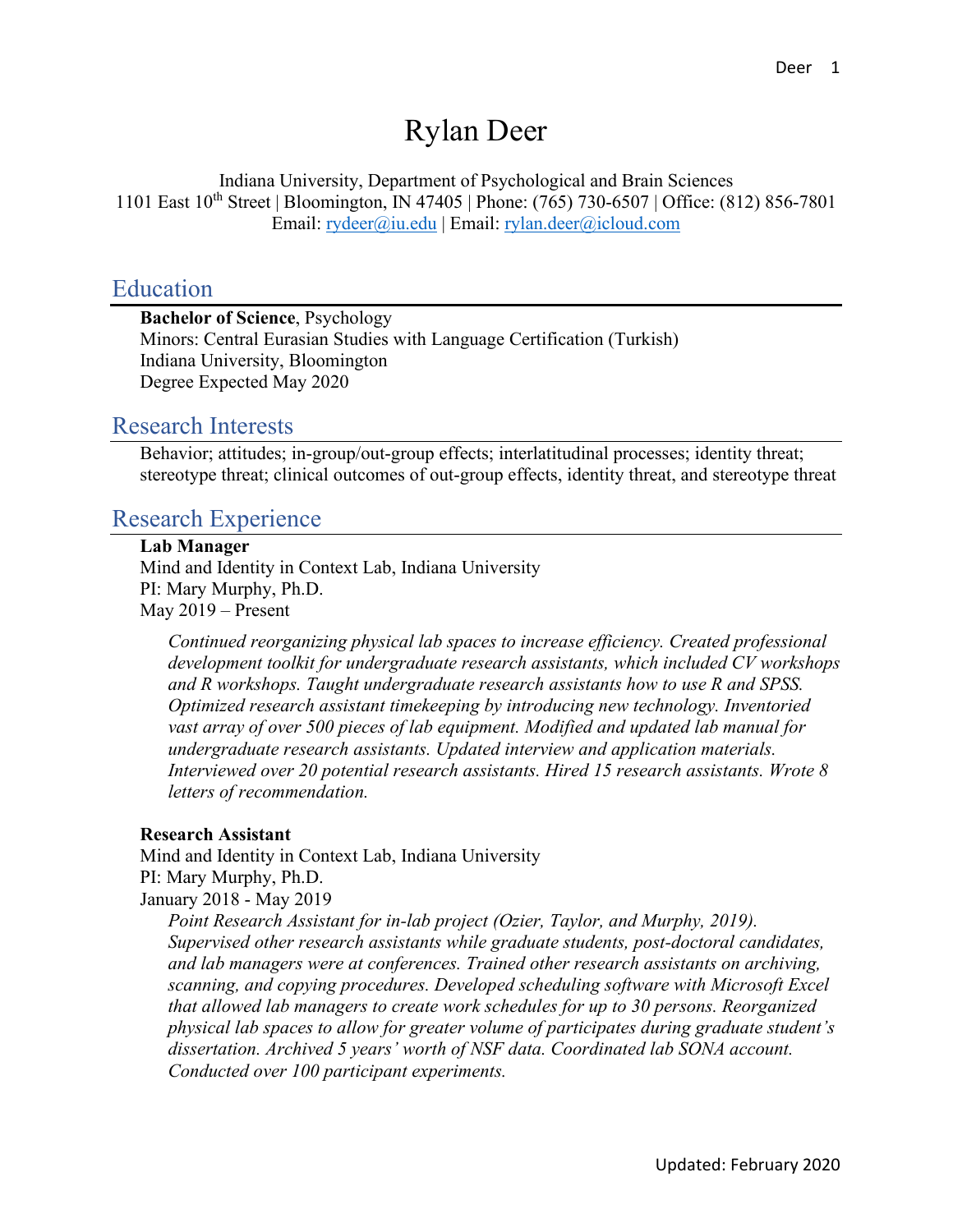## Manuscripts in Progress

Green, D.J., Kroeper, K.M., **Deer, Rylan** & Murphy, M.C. Barriers to bridging the political divide: The on-the-ground dynamics of interactions with those across the political aisle. Manuscript in preparation.

### Poster Presentations

**Deer, Rylan**, Ozier, E. M., Green, D.J., Kroeper, K.M., & Murphy, M. C. (2020). How Motivational Goals Shape Interattitudinal Interactions. Poster presented at Midwestern Psychological Association Annual Meeting, Chicago, IL.

**Deer, Rylan,** Ozier, E. M., Taylor, V. J., & Murphy, M. C. (2019). The cognitive effects of experiencing and observing subtle racial discrimination. Poster presented at Society for Personality and Social Psychology Annual Conference, New Orleans, LA.

# Leadership and Volunteer Experience

#### **Team Captain**

Ballroom Dance Team at Indiana University May 2018 – Present

*Oversaw all team coaching and dance development. Created a coaching agreement to protect the interest of the team, team members, and coaches. Oversaw the growth of the team by fifty percent during Spring 2019 semester.* 

#### **Vice President**

Club Sports Federation, Indiana University Supervisor: Brad Whittaker January 2018 – May 2019

*Developed excel sheets that allowed 37 teams and their officers to track their classification points as well as see projection of totals. Lead classification and behavioral appeal committee that saw 8 appeals during tenure.*

#### **Team Secretary**

Ballroom Dance Team at Indiana University October 2017 – May 2018

*In charge of all team communication. Transferred weekly team email to a newsletter distribution service.*

### Professional Affiliations

**Society for Personality and Social Psychology Member**

**American Psychiatrist Association Member**